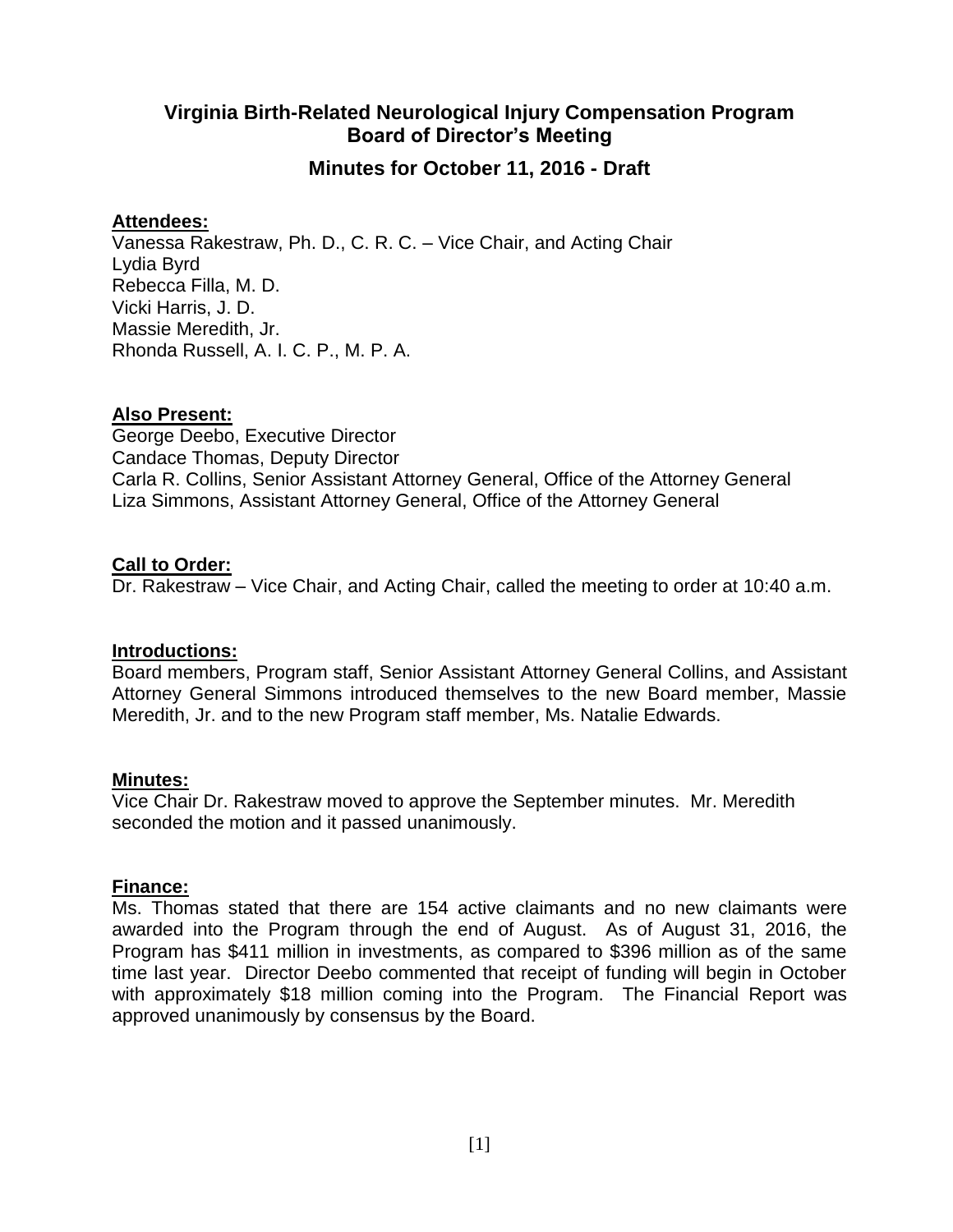#### **Investments:**

Ms. Thomas stated that investments were up by .3 % as of the end of September and 4.8% for year to date. An Investment Committee meeting was held prior to the Board meeting discussing various funds held by the Program. A decision was made to rebalance the Large Cap Equity Fund and the Fixed Income by moving \$5 million into the Large Cap Fund. Funds were being moved out of John Hancock. Ms. Thomas will be providing more detailed minutes concerning the Investment Committee meeting that will be distributed to all Board members. Mr. Meredith provided the Board with an overview regarding the unpredictability of the current economy and investment markets. Vice Chair Dr. Rakestraw moved to approve the Investment Report. Mr. Meredith seconded the motion and it passed unanimously.

## **Public Comment:**

None

## **Closed Session (Claimant Issues):**

Ms. Byrd moved in accordance with the provisions of Section 2.2-3711 (A)(7) and 2.2- 3705.5 (16) of the Code of Virginia, that the Board go into closed meeting for the purpose of

Consultation with legal counsel and briefings by staff members or consultants pertaining to actual or probable litigation, where such consultation or briefing in open meeting would adversely affect the negotiating or litigating posture of the Board, and consultation with legal counsel employed or retained by the Board regarding specific legal matters requiring the provision of legal advice by such counsel regarding :

Discussion of records the Virginia Birth-Related Neurological Injury Compensation Program is required to keep confidential pursuant to Virginia Code Section 38.2-5002.2; more specifically, records concerning the deliberations of the board of directors in connection with specific claims, as prevented from being disclosed by Virginia Code Section 38.2-5002.2 (iii) and regarding pending litigation.

The motion was seconded by Mr. Meredith and passed unanimously.

Senior Assistant Attorney General Collins excused herself from the Closed Session and returned after Assistant Attorney General Liza Simmons concluded her presentation to the Board.

## **CERTIFICATION**

Ms. Byrd moved the adoption of the following resolution:

**WHEREAS**, the Virginia Birth-Related Neurological Injury Compensation Program's Board has convened a closed meeting on this date pursuant to an affirmative recorded vote and in accordance with the provisions of The Virginia Freedom of Information Act; and